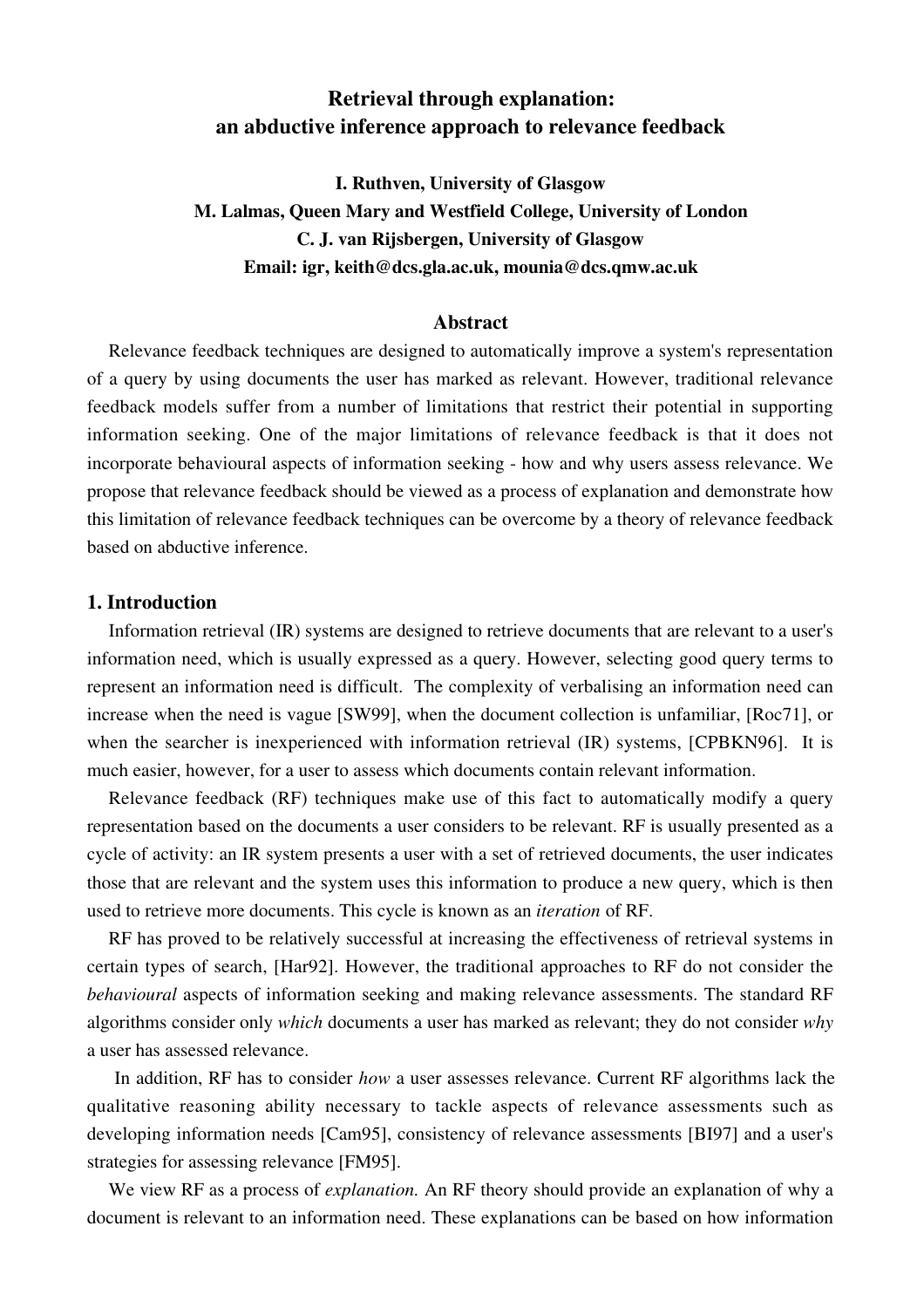is used within documents. We propose *abductive logic*, [JJ94] as a suitable framework for an explanation-based account of RF. Abductive inference provides hypotheses that explain a given set of data. For example, given that a patient has red spots, an abductive inference engine could provide hypotheses that the patient is suffering from chickenpox, measles or a number of other conditions. Each of these hypotheses are possible *explanations* of the patient's condition; some explanations being more likely than others depending on what information is available to generate the hypotheses.

In RF this framework produces a set of possible explanations for why a user marked a number of documents relevant at the current search iteration. From the set of possible explanations, one explanation, known as the *best possible explanation*, is selected to reformulate the query. Abductive logic allows us to incorporate information on how a user is searching for information, and why documents are relevant based on how information is used in the documents. In order to be able to utilise how information is used in documents we need to extend the representation, or *indexing*, language used by IR systems. We discuss this in section 2.

 In the remainder of the paper we outline a model for RF based on abductive inference. We show in section 3 how this technique can be used to model RF and demonstrate how some behavioural aspects of searching can be described in an abductive framework. We conclude in section 4.

## **2. Expressiveness of indexing language**

In [RL99] we described how the simple term-based approach to document indexing can be extended to include information on how individual terms are used within documents. We defined a number of weighting schemes - *term characteristics* - to describe aspects of the use of a term in a document, e.g. *theme* - a characteristic which describes the degree to which the term is likely to be the main topic of a document, *context* - a characteristic which describes the dependence of one query term on another. Each weighting scheme gives a weight to a term, reflecting some aspect of how a term is used within a document or collection. The measures we used in [RL99] were very simple estimations but can be replaced by more sophisticated algorithms to cope with, for example, very long documents [HP93], or documents for which we have more detailed identification of important concepts [PJ93].

 The traditional approach to RF produces a new query, **(Q1),** consisting of a set of terms and frequency-based weights. In our approach, the new query, **(Q2),** includes information on each of the terms role in the relevant documents, for instance:

| (O1)                   |       |                        | (O2)                                      |     |
|------------------------|-------|------------------------|-------------------------------------------|-----|
| index(bug)             | 0.1   | index(bug)             | $0.1,$ context(millennium, bug) $0.4$     |     |
| <i>index(computer)</i> | (0.4) | <i>index(computer)</i> | 0.4, theme(computer)                      | 0.7 |
| $index(millennim)$ 0.5 |       |                        | $index(millennim)$ 0.5, theme(millennium) | 0.3 |

A query then consists of a set of term characteristics rather than a set of terms. Query **(Q1)** would prioritise retrieval of any document containing the three terms, *millennium, computer*, and *bug*, whereas query **(Q2)** would prioritise retrieval of documents in which the main topics were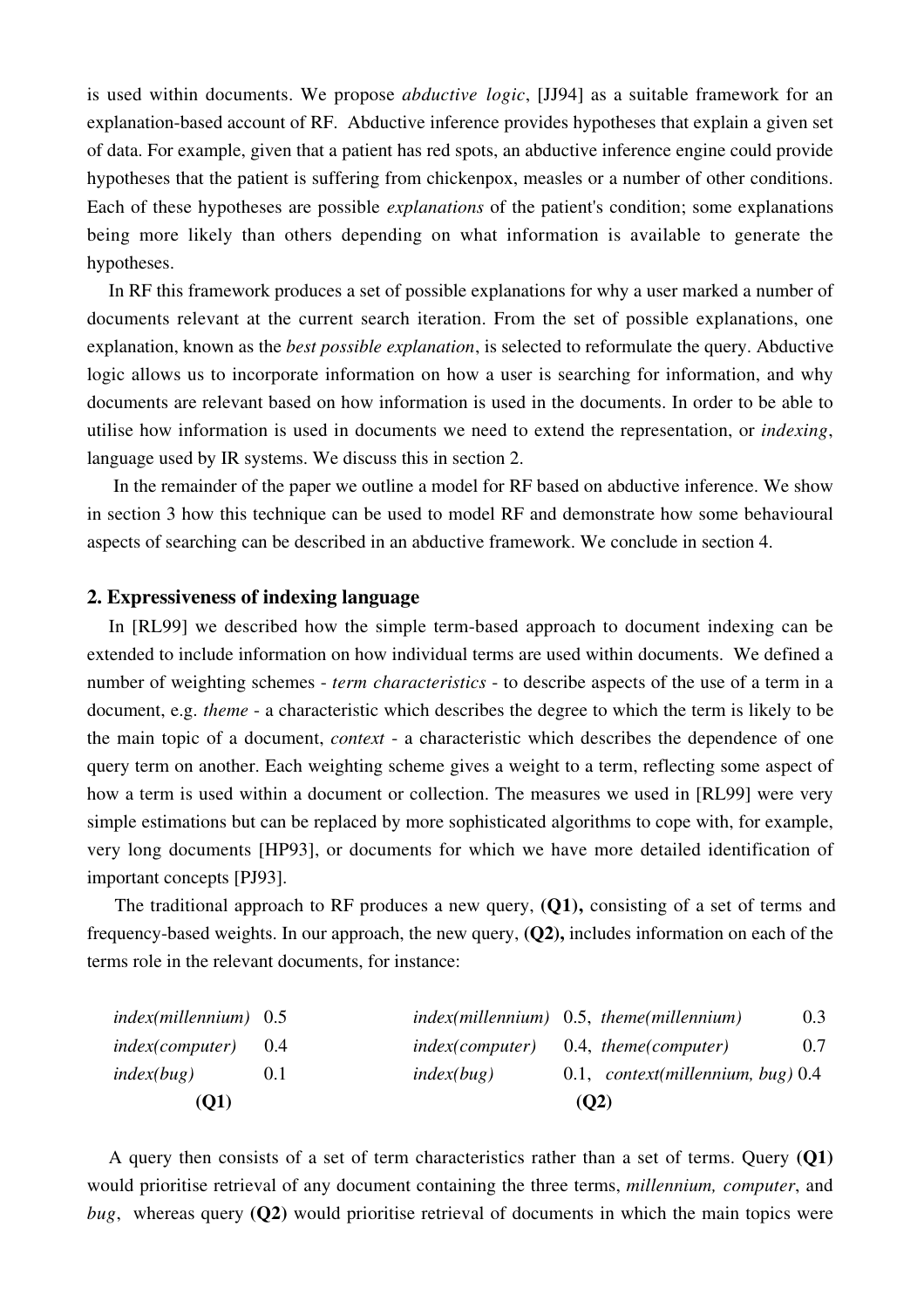*millennium* and *computer*, and the terms *millennium* and *bug* appeared in close proximity to each other.

 In [RL99] we demonstrated that RF is not only a case of selecting *which* terms to use in a query but which *characteristics* of a term. We showed, experimentally, that it was possible to select, for a given set of relevance assessments, an optimal set of term characteristics to use in a query. This means different sets of term characteristics are better at retrieving relevant documents for different queries. Furthermore, we showed, through a series of experiments on large document collections, that this technique not only performed well, but outperformed classic RF algorithms such as the F4.5 measure, [RSJ76].

 Term characteristics provide the basis for an indexing language for our explanation-based account of RF. Each term characteristic indicates how a term is used within a document and can be used to differentiate why a user marked a document as relevant.

## **3. Incorporation of behavioural aspects of searching**

Critics of RF techniques, e.g. [Cam95, SW99, DBM97], argue that the traditional RF techniques make too many simplifying assumptions about users' role in the RF process. For example, RF techniques traditionally assume that information needs are fixed, that all relevant documents are equally relevant and that only one information need is under investigation in a search. Studies of how users make relevance assessments, e.g.[FM95], show that this is not the case: documents may only be partially relevant, different documents may satisfy different aspects of an information need and those documents that users finds relevant may change during a search. Why a user assesses material as relevant should then be central to RF.

We believe that understanding relevance assessments should be a process of *explanation:* explaining why a user made a relevance assessment on a document. In this section we briefly outline abductive inference and discuss its suitability as a theory for RF. In section 3.2 we discuss factors that influence the abductive inference. We then show how this model can incorporate aspects of user behaviour such as dynamic information needs (section 3.3) and user uncertainty (section 3.4).

### **3.1. Abductive inference and RF**

Abductive inference provides hypotheses that explain a given set of data. In RF, the data we are seeking to explain are the relevance assessments given by the user on the documents retrieved by the IR system, and an explanation consists of a set of term characteristics.

In the example below we have a query '*endowment mortgage*' and three relevant documents, **(D1)**, **(D2)** and **(D3)**. The documents are represented by the term characteristics of the query terms they contain.

| (D1)                   | (D2)                             | (D3)                         |
|------------------------|----------------------------------|------------------------------|
|                        |                                  | context(mortgage, endowment) |
|                        | context(mortgage, endowment) and | <i>theme(endowment)</i> and  |
| <i>theme(mortgage)</i> | <i>theme(mortgage)</i> and       | <i>theme(mortgage)</i> and   |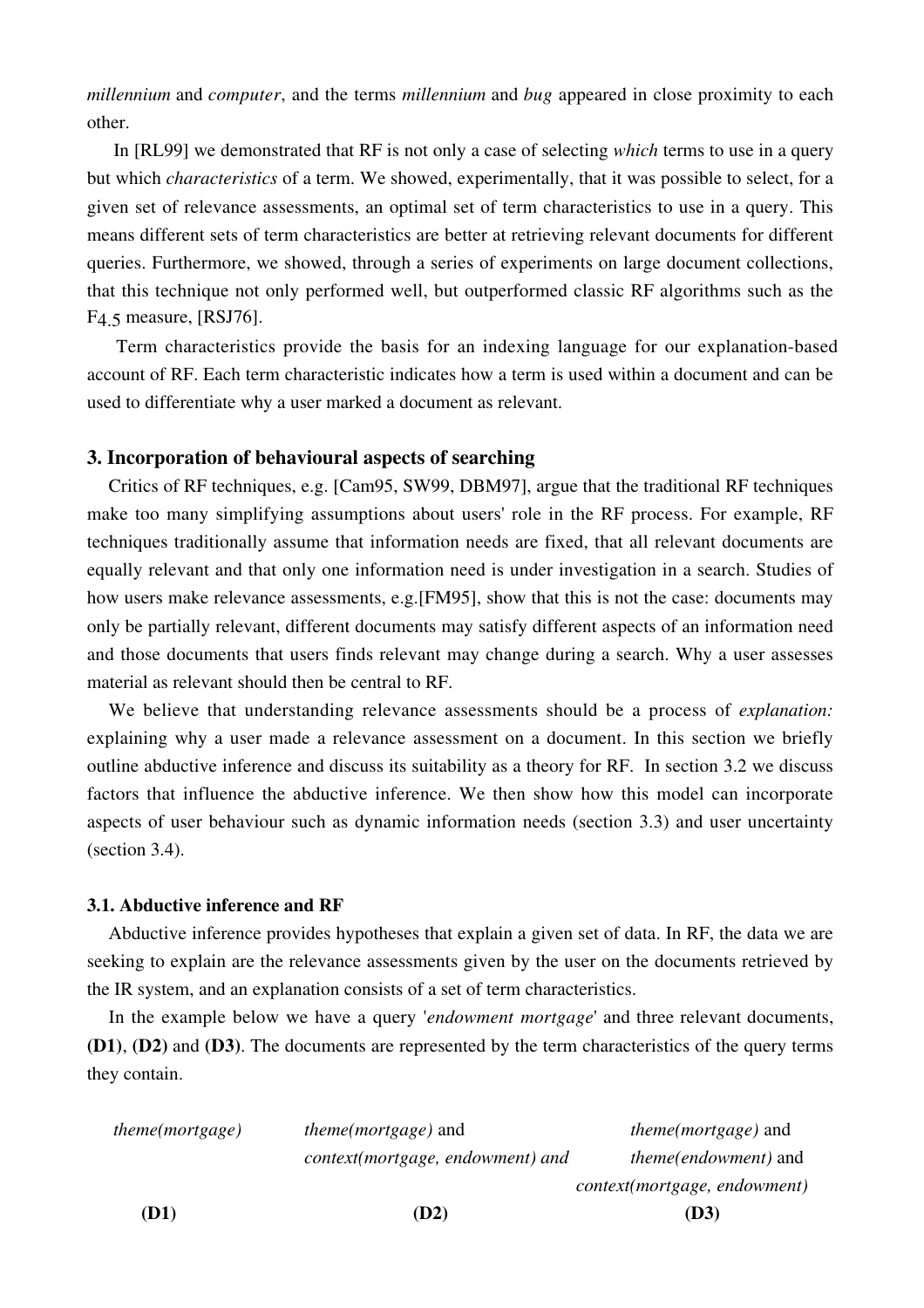Possible explanations for marking these documents relevant include:

•*theme(mortgage)* - "relevant documents contain the term *mortgage* as a main topic",

 •*context(mortgage, endowment)* - "relevant documents mention *mortgage* and *endowment* in close proximity",

 •*theme(mortgage)* and *context(mortgage, endowment)* - "relevant documents have *mortgage* as a main topic but will also mention *endowment* in close proximity to *mortgage*".

Potentially any set of term characteristics can constitute an explanation. However, not all explanations will be equally good at explaining the relevance assessments. In addition to providing a set of possible explanations, abductive logic allows for the identification of the *best possible explanation.* The task is then to infer which is the best possible explanation for the set of relevant documents. The best explanation can then be used to provide a modified query to retrieve more documents. In the next section we discuss some of the factors of the IR system that influences the choice of best explanation.

#### **3.2. System factors**

There are be a number of factors to consider in deciding which is the best explanation for a set of relevance assessments. These include coverage of documents, uncertainty of events and the strength of a term characteristic.

**Coverage of documents:** In the previous example, *theme(endowment)* may be a poorer explanation than *theme(mortgage)* because *theme(endowment)* only explains the relevance of one of the three documents, whereas *theme(mortgage)* is an explanation of the relevance of all three documents.

**Uncertainty of events:** The process of generating abductive explanations and selecting the best possible explanation must support *uncertainty* in information seeking, [Kuh93]. The evidence given by terms and term characteristics, as to the relevance of documents, is by nature uncertain. The choice of best possible explanation is affected, amongst other things, by the likelihood of the characteristics that form the explanation. For example, a term characteristic that appears more frequently in relevant than non-relevant documents, those documents not explicitly marked relevant, is more likely to provide a good explanation.

**Strength of term characteristic:** In addition to how often a term appears in relevant and irrelevant documents, a term characteristic that is more strongly displayed in relevant documents - has a higher weight - is more likely to provide a good explanation.

The weights assigned to the characteristics of terms in documents and the frequency of characteristics of terms in relevant and irrelevant documents both help in modelling aspects of retrieval that affect the system. A good explanation is then one that explains most of the documents using characteristics of terms. Characteristics of terms that are useful for explanation display two features: they are more strongly displayed in the relevant than irrelevant documents and they appear more often in the relevant than irrelevant documents.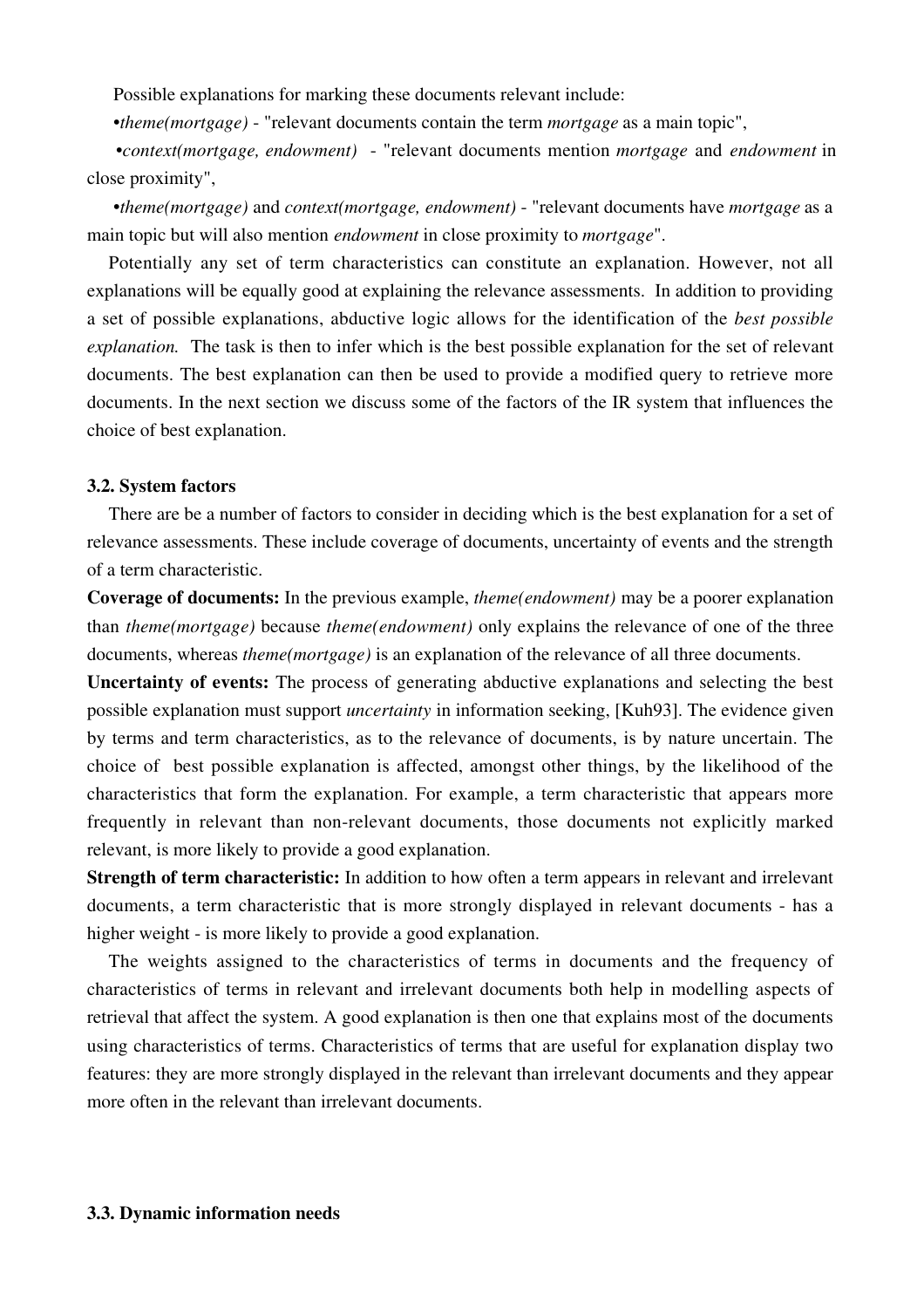Information needs can change over time: the user may be forced to change what information he is looking for because the collection contains little relevant information, the user may have started his search with a poorly-defined information need or the user may learn more about the topic on which he is searching during the search.

The result is that what constitutes a good query at each iteration of relevance feedback may vary. Traditional RF algorithms condense all relevant information into one set - they ignore the temporal nature of information seeking. We can incorporate this aspect of searching into an abductive framework in two ways:

**i. by considering when a document was marked relevant,** [Cam95]. A term or characteristic of a term which is good at describing relevance at the start of a search may not be equally good at describing relevance at the end of a search. We need, then, to infer how the search is changing in *topic* over time. In the following example, three documents were marked relevant (**D1** - **D3**), one at each iteration of RF (**I1** - **I3**):

| theme(mortgage)        | <i>theme(mortgage)</i> and  | <i>theme(mortgage)</i> and   |  |
|------------------------|-----------------------------|------------------------------|--|
| <i>theme(pensions)</i> | <i>theme(endowment)</i> and | <i>theme(tax)</i> and        |  |
|                        |                             | context(mortgage, endowment) |  |
| (D1)                   | (D2)                        | (D3)                         |  |
| (I1)                   | <b>(I2)</b>                 | (I3)                         |  |

At **I3** *theme(mortgage)* can be regarded as a relatively fixed part of the information need as it appears in the relevant documents at each iteration. Other characteristics of terms, such as *theme(pensions)* and *theme(endowment),* only appear in one iteration and so should not be regarded as being as good as *theme(mortgage)* at indicating relevance at the current search stage. Thus we infer, in the absence of any other information, that *theme(mortgage)* is a better term characteristic to appear in an good explanation.

 At **I3**, *theme(pension)* and *theme(tax)*, both appear in one relevant document but *theme(tax)* has appeared in the most recent relevant document (**D3**) whereas *theme(pension)* has appeared much earlier in the search. In this case we prefer the selection of an explanation that contains *theme(tax)* as it is more indicative of the information the user is currently assessing as relevant.

**ii. by considering the consistency of relevance assessments at each iteration.** Documents at each stage may be more or less consistent, or similar, in the term characteristics they display. High consistency of term characteristics can reflect a very focussed search, whereas low consistency can reflect a vague stage in a search or a search in which different documents reflect different aspects of the underlying information need [SW99]. Examining the consistency of documents at each iteration can help infer how searching is changing in focus - whether the search is becoming more refined or becoming broader in focus. This information can be used to choose the best explanation, e.g. a search that is becoming more focussed may require an explanation that is more specific.

The quality of an explanation, then, is not just how good it is at explaining the relevant assessments made at the current iteration but also how well it explains the assessments the context of a whole search. An inference model for generating explanations incorporates how a search is changing over time.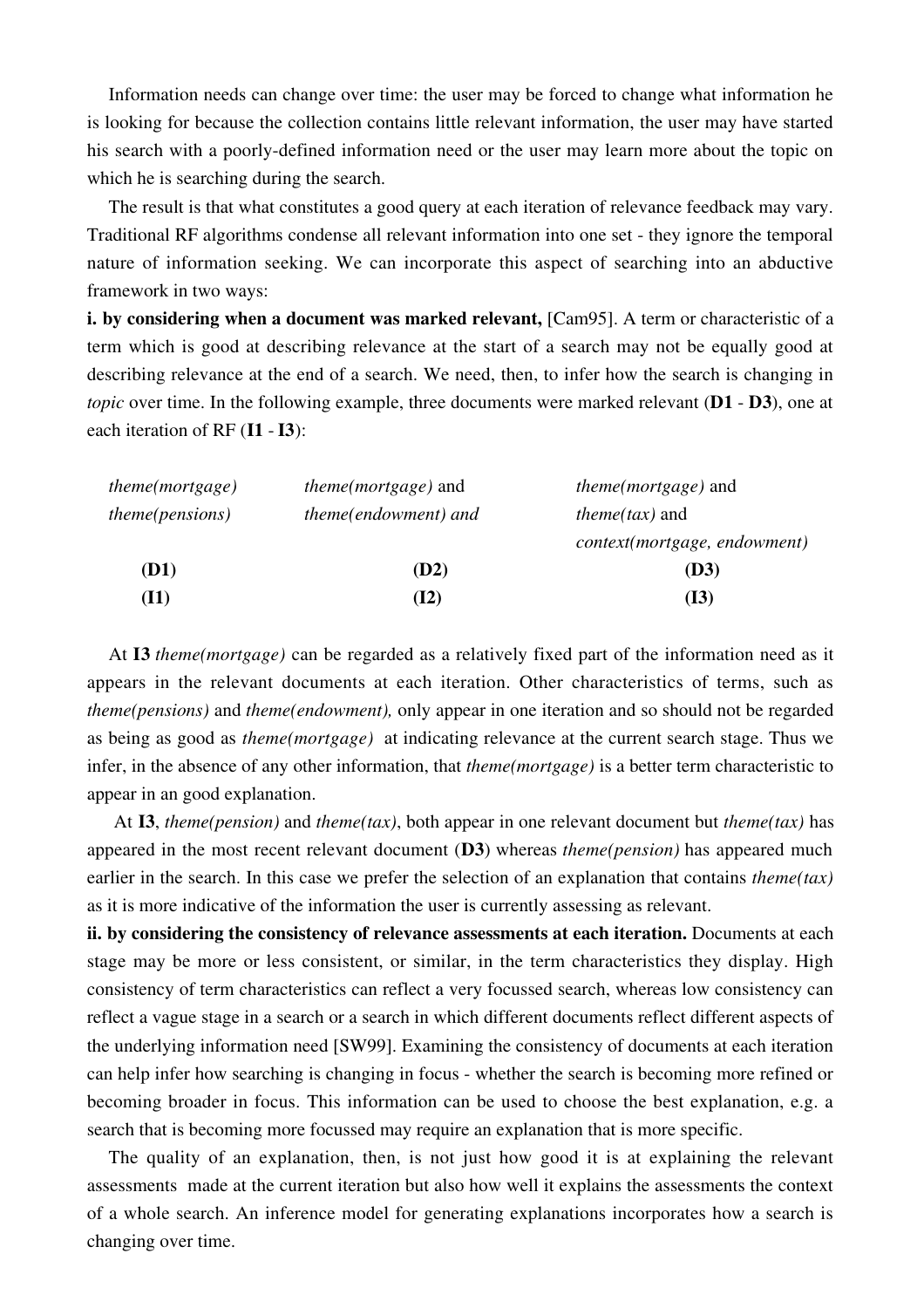### **3.4 Partial relevance and user uncertainty**

In section 3.2. we discussed how abductive explanations can support modelling of system factors. Uncertainty can also arise at the user level [Kuh93]. One way this can be demonstrated is in the use of partial relevance assessments, in which the user does not only mark documents as relevant but indicates how relevant the documents are.

At the simplest level we can incorporate partial relevance by modifying the weights attached to term characteristics (section 3.2). This views the relevance of a document as a variable to be handled by the system. However we can use the partial relevance scores, combined with the information on how the search is changing (section 3.3), to *direct* the selection of best possible explanation, e.g. in favour of an explanation that explains either most of the relevance assessments (if the search is very broad) or only the most relevant documents (if the search is very focussed).

# **4. Conclusion**

In this paper we outline how a model of RF based on abductive inference can overcome some of the limitations of traditional RF algorithms in incorporating behavioural aspects of information seeking. The basic inference is that of selecting a good explanation - set of term characteristics - to modify a query but there is also inference related to how the searching is changing both in topic and focus.

We also stressed that this approach is one of selection - actively selecting a response to the user's actions based on the relevance assessments she makes. Traditional approaches to RF cannot easily incorporate this kind of reasoning because they rely on passive techniques to reformulate queries. The move towards this type of reasoning approach is necessary if RF is to take account of the phenomena described in studies of user searching behaviour.

# **References**

We are grateful to Mark Dunlop, Joemon Jose and the anonymous referees for their help in improving this paper and their insightful comments on the work.

### **References**

[BI97] P. Borlund and P. Ingwersen. The development of a method for the evaluation of interactive information retrieval systems. *Journal of Documentation*. 53 (5). pp 225 -250. 1997.

[Cam95] I. Campbell. Supporting information needs by ostensive definition in an adaptive information space. *MIRO '95*. electronic Workshops in Computing. Springer. I. Ruthven (ed). 1995. [CPBKN96] C. Cool, S. Park, N. J. Belkin, J. Koenemann, K. B. Ng. Information seeking behavior in new searching environment. *CoLIS 2.* Copenhagen. pp 403-416. 1996.

[DBM97] N. Denos, C. Berrut and M. Mechkour. An image system based on the visualization of system relevance via documents. In: *Database and Expert Systems Applications (DEXA '97).* pp 214-224*.* Springer*.*1997*.*

[FM95] V. Florance and G. Marchionini. Information processing in the context of medical care. *Proceedings of ACM SIGIR Conference on Research and Development in Information Retrieval*. ACM Press.*.* Seattle. pp158 -163. 1995.